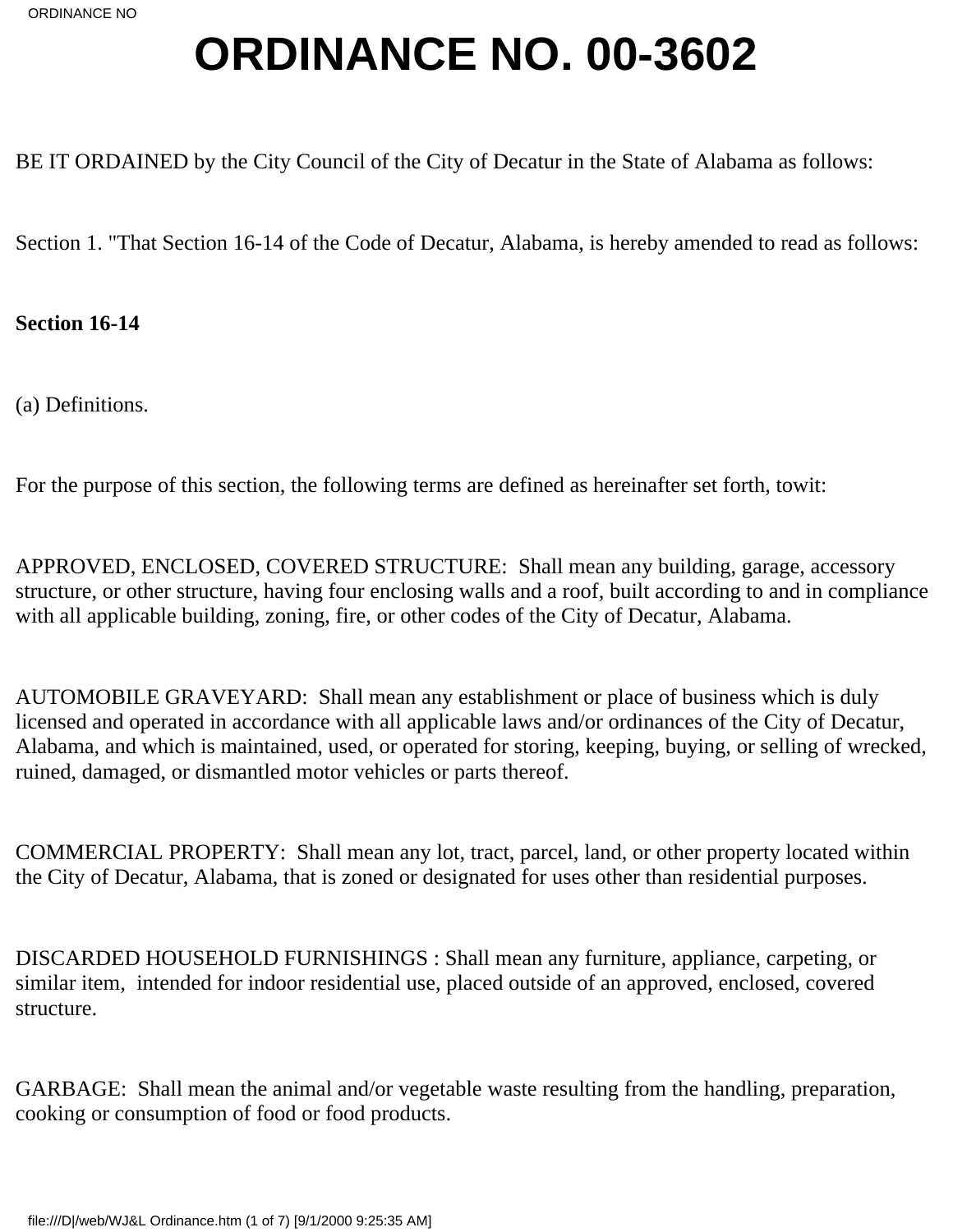HAZARDOUS PLANT NUISANCE: Trees, shrubs, ornamental or non-ornamental plant growth, growing or standing on private property that is dead, damaged, deteriorated, decayed or has otherwise become hazardous for any reason that could pose a danger to the property on which it is located, any adjacent property, whether public or private, or to the public in general, by danger of falling, splitting, uprooting, or shedding limbs, or any other reason determined to be a hazard.

IMPROVED SUBDIVISION: A division of a tract of land or acreage into tracts or parcels, and the improvement thereof by construction of streets, water lines and, where applicable, sewer lines to serve the subdivided property.

INOPERABLE: Shall mean incapable of being used for the manufactured, designed or intended purpose.

INOPERABLE VEHICLE: Shall mean any vehicle in a state of disassembly, or in the process of being stripped, dismantled, or overhauled; or undergoing body work; or any other condition that renders the vehicle inoperable or incapable of being used for its designed or intended purpose. Any vehicle that is not currently licensed as required by law that is kept or stored in a manner as to constitute a health, safety, or fire hazard is also defined as an inoperable vehicle.

JUNK: Shall mean and include all metals, whether ferrous or nonferrous, including, but not limited to, any used or second hand parts of machinery; plumbing fixtures, or parts thereof; parts of an automobile, truck, bus, motorcycle, water craft, or other motor vehicle; gas or electrical appliances or fixtures, or parts thereof; household hardware or furnishings; wire; cable; bearings; valves; pipes and pipe fittings; building materials; wood; or any other used or secondhand metal articles, including any inoperable motor vehicle(s) that is kept or stored upon the premises in such a manner as to constitute a health, safety, or fire hazard. This definition shall not apply to building materials stored temporarily for use on the same real property within a period of twelve months, when said materials are neatly stored at least eighteen inches above the ground.

JUNK OR SALVAGE YARD: Shall mean any premises, establishment, or place of business which is duly licensed and operated in accordance with all applicable laws and/or ordinances of the City of Decatur, Alabama, and which is maintained, operated, or used for storing, keeping, or dismantling of junk and salvage, but shall not include the place of business or premises of a scrap processor as herein defined.

LITTER: Shall mean all waste material which can be or is subject to being blown from place to place or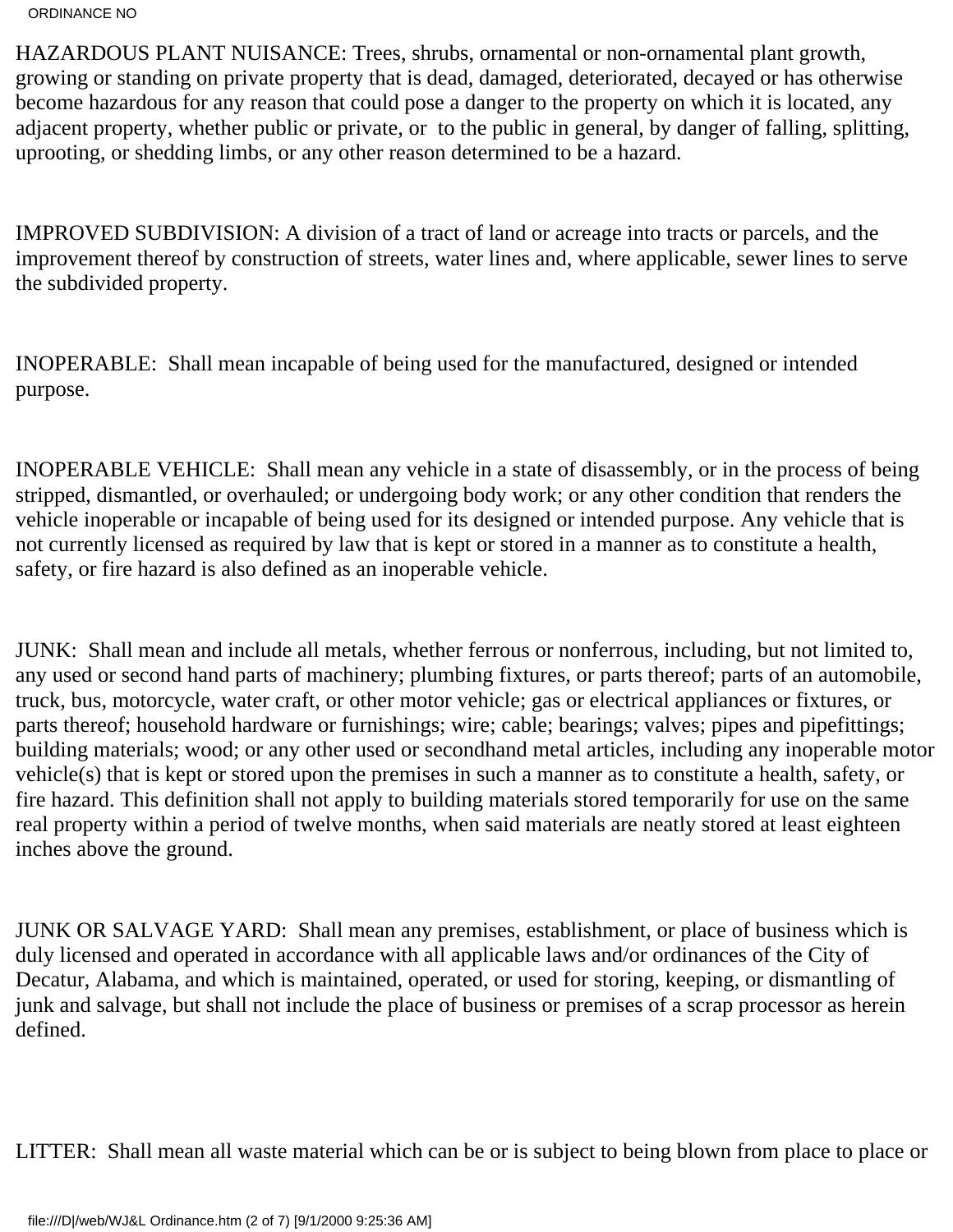scattered by the elements, including, but not limited to, paper; cardboard; cartons; boxes; plastics; rags; cloth; fibers and fabrics; leather; polyethylene; and polystyrenes.

NATURAL CONDITION: Uncultivated and unseeded land, still in a state of nature. But any growth on land once it has been cleared or plowed is not a natural condition, even though it has not been planted or cultivated by anyone.

OWNER OR OWNERS OF PROPERTY: Any person, agent, operator, firm or corporation having a legal or equitable interest in the property; or recorded in the official records of the state, county or municipality as holding title to the property; or person last assessed for payment of ad valorem taxes; or otherwise having control of the property, including the guardian of the estate of any such person, and the executor or administrator of the estate of such person if ordered to take possession of real property by a court.

PERSON: Shall mean any individual, owner, title holder, agent, firm, corporation, partnership, association, or organization of any kind. It shall include, but not be limited to, any tenant, lessee, manager, operator, occupant, executor, executrix, administrator, guardian, trustee, bankruptcy trustee, or other person in charge of, care of, possession of, or control of any real or personal property.

PREMISES: Shall mean any lot, yard, plot, tract, parcel, or other piece of land or property located within the City of Decatur, Alabama.

RESIDENTIAL PROPERTY: Shall mean any lot, tract, parcel, land, or other property located within the City of Decatur, Alabama, on which single or multifamily structures used as a residence or for human habitation exist, or any property that is located within an area that is zoned for residential uses by the City of Decatur, Alabama.

SCRAP: Shall mean other materials or waste, including, but not limited to old cordage, ropes; rubber; bottles and other glass; tin or aluminum cans; buckets; tree branches, tree limbs, tree stumps; or other waste or refuse not otherwise classified herein as junk, litter, or garbage.

SCRAP METAL YARD: Shall mean any establishment or place of business which is duly licensed and operated in accordance with all applicable laws and/or ordinances of the City of Decatur, Alabama, and which is maintained, used, or operated solely for the processing or preparing of scrap metals for re melting by steel mills and foundries.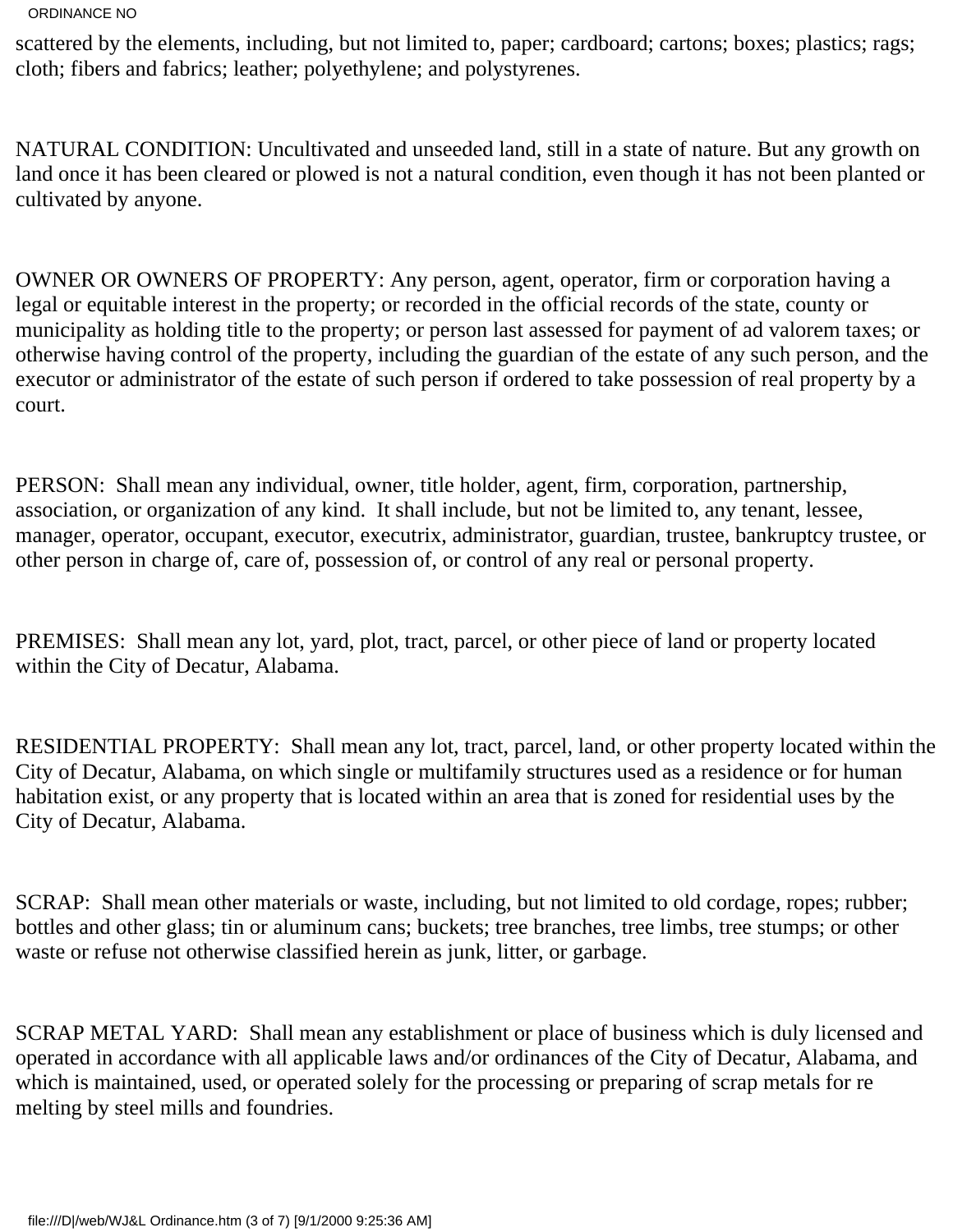SCRAP PROCESSOR: Shall mean any person who is duly licensed and operating in accordance with all applicable laws and/or ordinances of the City of Decatur, Alabama, and is engaged primarily in the purchase and collection of scrap metallics (e.g. manufacturing by products, obsolescent machinery, and vehicles) for the specific purpose of processing into scrap materials for the metals recovery industry, such as steel mills, foundries, smelters, and refineries, and having machinery and facilities designed for such processing, and making regular shipments of such materials in the normal course of business.

STAGNANT WATER NUISANCE: Shall mean any accumulation of water, whether natural or man made, and shall also apply to water in any type of open pool, container, or vessel, that is not moving, not flowing, is motionless, or is in a foul state from standing.

VEHICLE: Shall mean any device in, upon or by which any person or property is or may be transported, carried, or drawn from one place to another, and shall include but not be limited to, motor vehicles, boat trailers, utility trailers, horse trailers, bicycles, carts, tractors, or other similar devices.

WEED NUISANCE: Any abundance of overgrown weeds or grass within the City of Decatur, Alabama, which could be injurious to the general public health, safety and general welfare by; providing breeding grounds and shelter for rats, mice, snakes, mosquitoes and other vermin, insects and pests; or attaining such heights and dryness so as to constitute a serious fire threat or hazard; or bearing wingy or downy seeds, that when mature, could cause the spread of weeds or, when breathed could cause irritation to the throat, lungs and eyes of the public; or hiding debris, such as broken glass or metal, which could inflict injury on any person going upon the property; or being unsightly; or any growth of weeds, other than ornamental plant growth, which exceeds 12" in height.

(b) It shall be unlawful and constitute a nuisance for the owner or owners, or any person in control of, or in charge of any real property located within the City of Decatur, Alabama, to maintain such real property in such a manner as to constitute a nuisance as herein defined by any section of this ordinance.

(c) It shall be the duty of the owner or owners, or any person in control of, or in charge of any real property located within the City of Decatur, Alabama, to maintain any weeds, grass, or non-ornamental plant growth growing upon said property in such a manner as not to constitute a nuisance as herein defined.

(d) It shall be the duty of the owner or owners, or any person in control of, or in charge of any real property located within the City of Decatur, Alabama, to maintain plant growth upon said property in such a manner as not to constitute a hazardous plant nuisance as defined herein.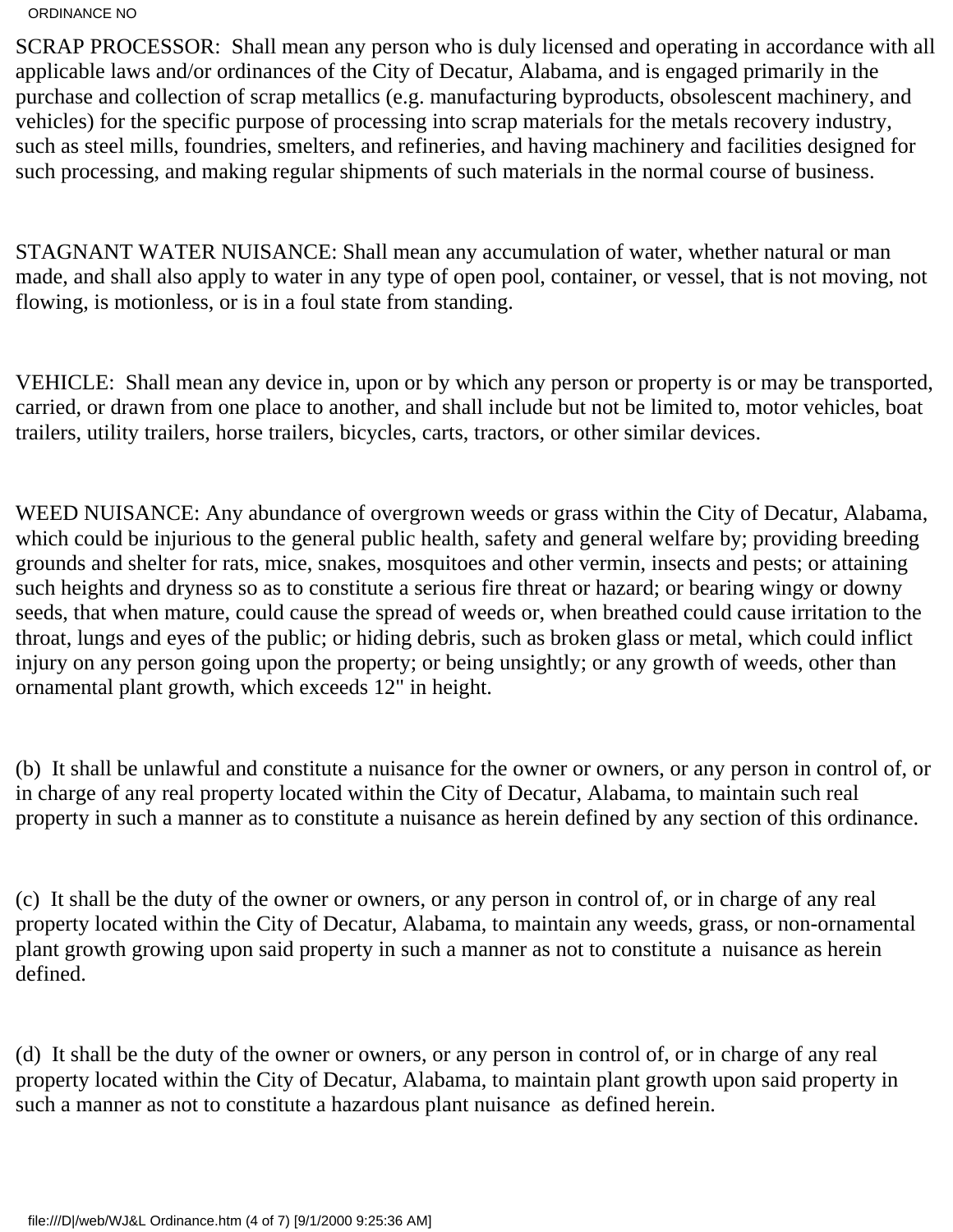- (e) This section shall not apply to the following:
- 1. Any property which is in its "natural condition".

2. Any property which is located outside any improved subdivision and is located more than 100' from any boundary of any lot or parcel of real estate upon which any dwelling is located, and more than 100' from any commercial enterprise.

3. Cultivated row crops and garden plants in their respective

growing seasons. This exception applies only to growing crops and garden plants, and shall not be construed to permit any crops or gardens to become overgrown with weeds in violation of the remaining terms of this ordinance.

4. Ornamental shrubbery and ground cover, provided that such uses are part of a landscaping theme and are not associated with a general deterioration of the property, are not in an overgrown or unmanaged condition, or are planted, maintained or overgrown so as to encroach over or onto adjacent properties.

(f) All weed nuisances may be declared to be a public nuisance by the governing body of the City and thereafter abated at the cost of the person last assessed for Ad Valorem taxes as provided in Act No. 95-500 of the Alabama Legislature. The administrative official for the purposes of this section shall be the Community Preservation Board, as established by Section 7-291 of the Code of Decatur.

(g) It shall be unlawful and a violation of this section for the owner or owners, or any person in control of, or in charge of any residential or commercial property, within the City of Decatur, Alabama, to store or keep upon the premises of any residential or commercial property, any inoperable vehicle, discarded household furnishings, scrap, or junk, as defined herein, unless the same is housed in an approved, enclosed, covered structure so as not to be viewable from any street, alley, or other public right of way, or any other private premises, and in such a manner as to prevent a health, safety, or fire hazard. This paragraph shall not apply to the following:

(1) Materials stored or located on the premises of any junk or salvage yard, scrap metal yard, scrap processor, or automobile graveyard, as defined herein.

(2) Vehicles being repaired or awaiting repair that are located on the premises of any automobile dealer, automobile repair and body shop or garage, or other vehicle repair enterprise that is duly licensed and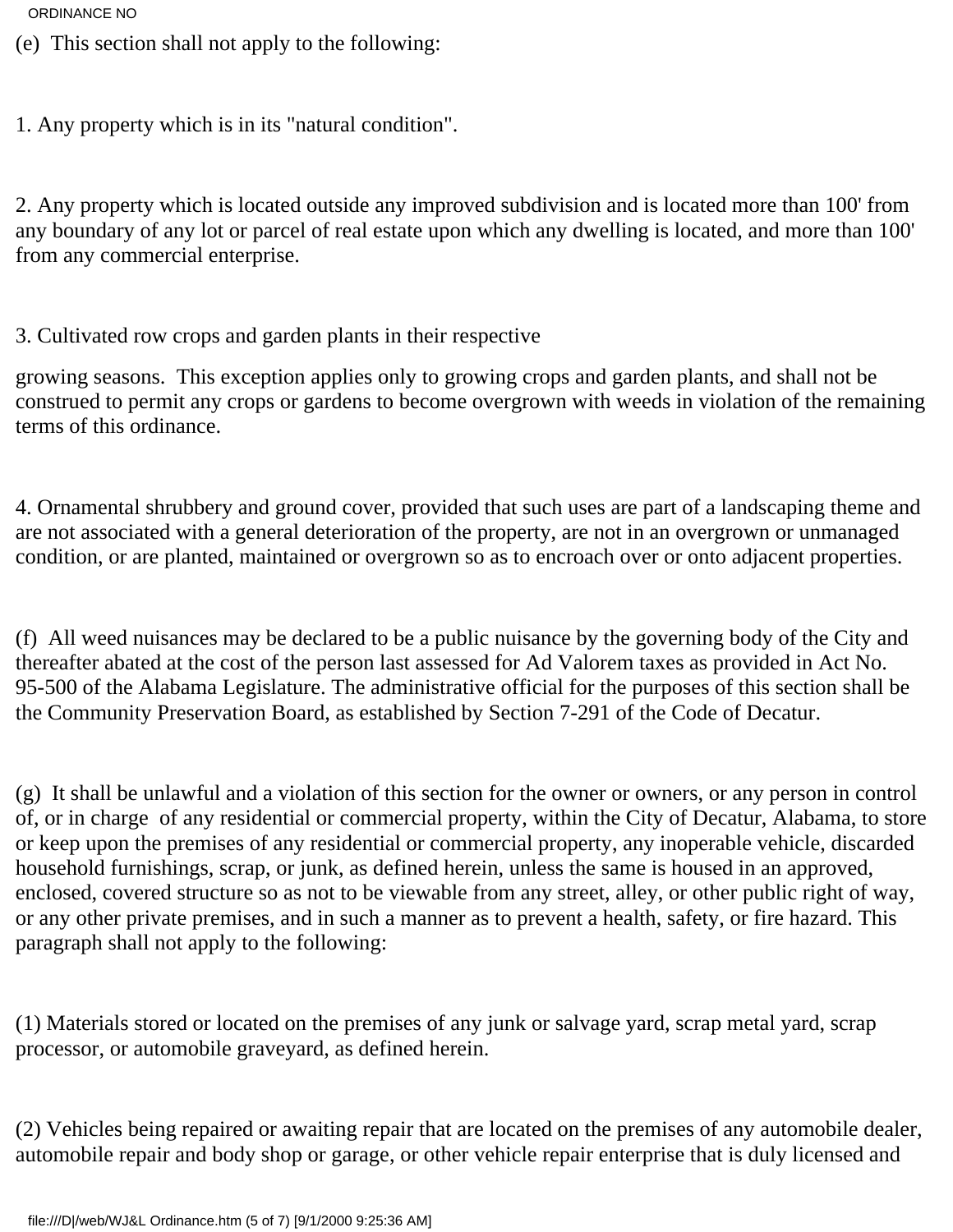operated in compliance with all applicable codes and ordinances of the City of Decatur, Alabama, provided said vehicles are so located or stored in a manner as to prevent any health, fire, or safety hazard.

(h) It shall be unlawful and a violation of this section for the owner or owners, or any person in control of or in charge of any real property located within the City of Decatur, Alabama, to keep or store upon the premises of any retail store or shop, secondhand store, thrift store, or similar commercial property or establishment, any merchandise, goods, or wares, including but not limited to, gas or electric appliances, parts thereof; plumbing fixtures, or parts thereof; lawn mowers or lawn mower parts; machinery, equipment, utensils, or other items displayed for sale to the general public, in such a manner as to constitute a health, safety, or fire hazard.

(i) It shall be unlawful and a violation of this section for any owner or owners, or any person in control of or in charge of any residential or commercial property to fail to maintain the property free from litter and garbage as herein defined, unless said litter and garbage is properly containerized and stored in such a manner as to prevent it from being blown, deposited, or otherwise scattered by the elements, animals, birds, or by any other means. Containers and storage practices shall conform to the requirements set forth in Section 19-1 through Section 19-22 of the Code of Decatur, Alabama.

(j) It shall be the duty of the owner or owners, or any person in control of or in charge of any real property located within the City of Decatur, Alabama to not allow any concentration of stagnant water to accumulate on any real property situated within the City of Decatur. This section shall include but not be limited to poor surface drainage, non-engineered ponds (whether man made of natural), swimming pools, wading pools, ornamental ponds, buckets, non-mounted tires, boats, vessels, or receptacles, etc., which could provide habitat or breeding areas for insects, or attract insects, vermin, or pests. This section is not intended to restrict the use of pools, spas, ornamental ponds etc., provided that they are equipped with the proper operable circulation and filtration systems, or childrens wading pools that are being properly maintained and are not creating a nuisance.

(k) The Community Development Director, or any other City of Decatur employee designated as such by the appointing authority, shall be the enforcing official for this ordinance.

(l) Whenever in the opinion of the enforcing official, a nuisance exists, the enforcing official shall order the owner, or owners, or any person in control of, or in charge of the property on which the nuisance is located to abate the condition.